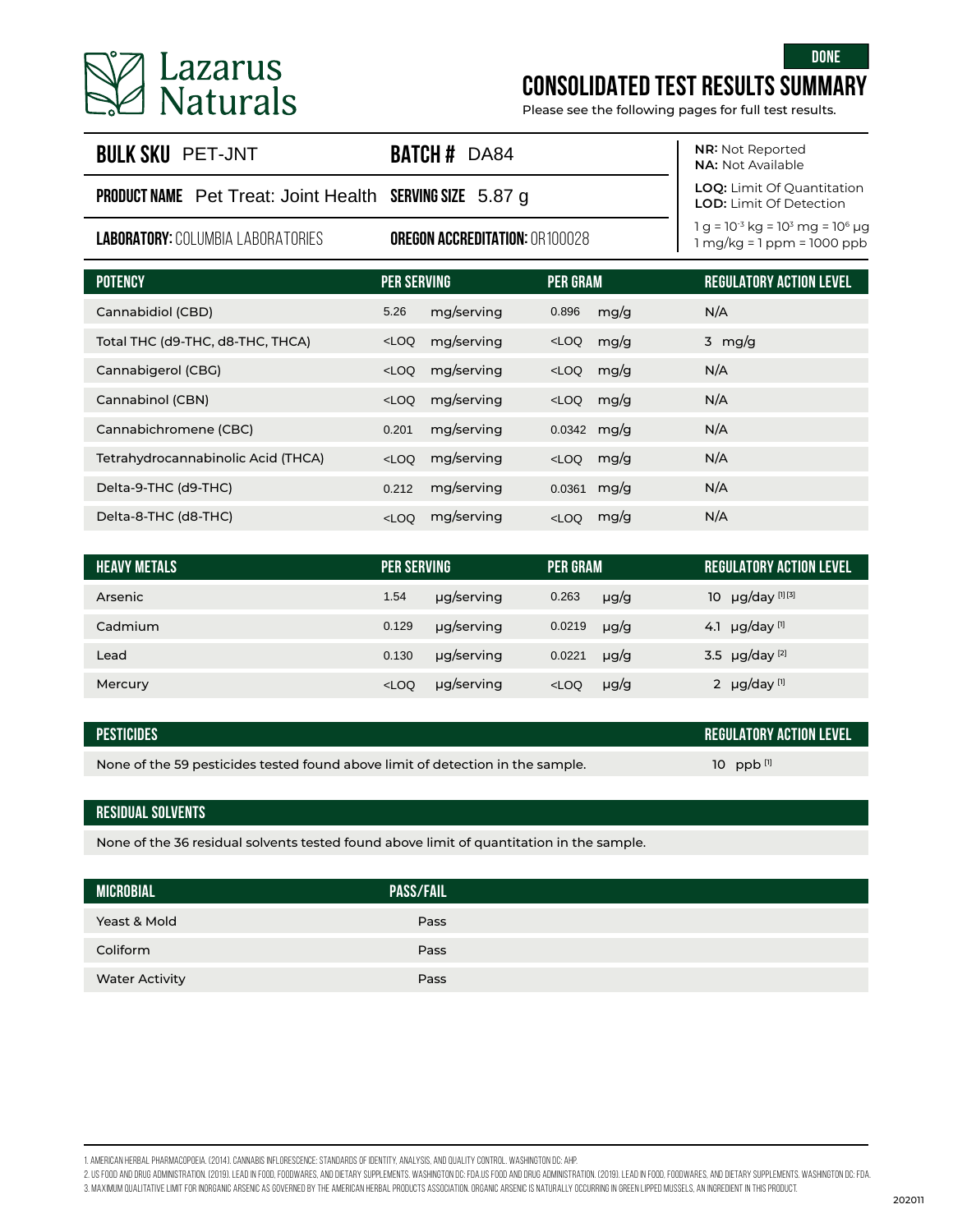

12423 NE Whitaker Way Portland, OR 97230 503-254-1794



**Report Number: Report Date: ORELAP#:** 02/12/2021 OR100028 **Received:** 02/05/21 16:49 **Purchase Order:** 21-001352/D03.R00

| <b>Customer:</b><br><b>Product identity:</b><br><b>Client/Metrc ID:</b> | Etz Hayim Holdings<br>FORM-DA84-PET-JNT |        |              |                     |                  |                                      |                     |
|-------------------------------------------------------------------------|-----------------------------------------|--------|--------------|---------------------|------------------|--------------------------------------|---------------------|
| Laboratory ID:                                                          | 21-001352-0001                          |        |              | <b>Sample Date:</b> |                  | 02/04/21 15:55                       |                     |
|                                                                         |                                         |        |              | <b>Summary</b>      |                  |                                      |                     |
| Potency:                                                                |                                         |        |              |                     |                  |                                      |                     |
| Analyte per 1g                                                          | <b>Result</b>                           | Limits | <b>Units</b> | <b>Status</b>       | CBD-Total per 1g |                                      | $0.896$ mg/1g       |
| CBC per $1g^{\dagger}$                                                  | 0.0342                                  |        | mg/1g        |                     |                  |                                      |                     |
| CBD per 1g                                                              | 0.896                                   |        | mg/1g        |                     |                  |                                      | <loq< th=""></loq<> |
| $\Delta$ 9-THC per 1g                                                   | 0.0361                                  |        | mg/1g        |                     | THC-Total per 1g |                                      |                     |
|                                                                         |                                         |        |              |                     |                  | (Reported in milligrams per serving) |                     |

**WWW.columbialaboratories.com**<br>unless otherwise noted. This report shall not be reproduced, except in full, without the written consent of this laboratory. Samples will be retained for a maximum of 30 days from the receipt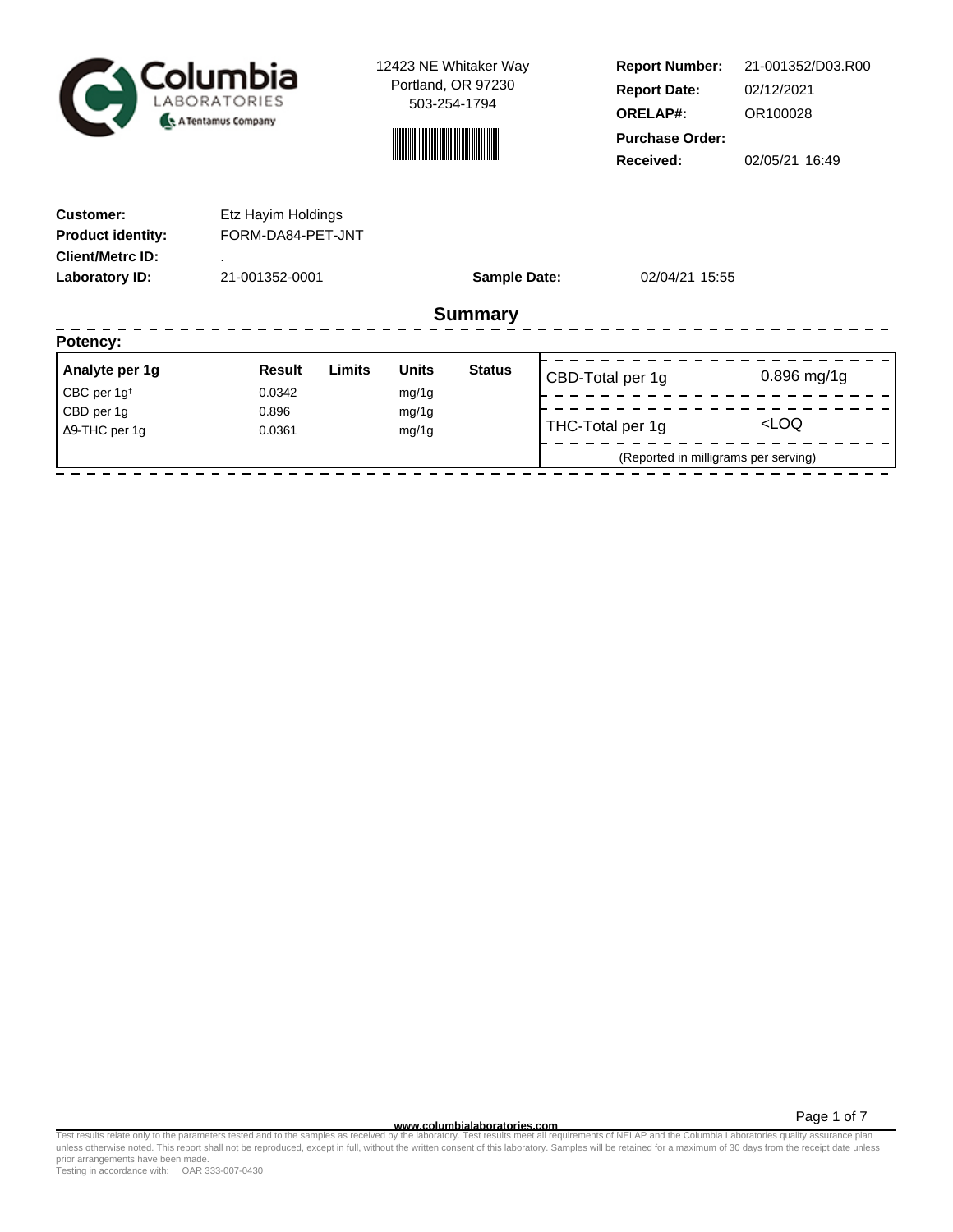



| <b>Report Number:</b>  | 21-001352/D03.R00 |
|------------------------|-------------------|
| <b>Report Date:</b>    | 02/12/2021        |
| <b>ORELAP#:</b>        | OR100028          |
| <b>Purchase Order:</b> |                   |
| Received:              | 02/05/21 16:49    |

| Customer:                | Etz Hayim Holdings<br>16427 NE Airport Way<br>PORTLAND 97230<br><b>United States</b> |
|--------------------------|--------------------------------------------------------------------------------------|
| <b>Product identity:</b> | FORM-DA84-PET-JNT                                                                    |
| Client/Metrc ID:         |                                                                                      |
| <b>Sample Date:</b>      | 02/04/21 15:55                                                                       |
| Laboratory ID:           | 21-001352-0001                                                                       |
| Temp:                    | 18.8 °C                                                                              |
| Serving Size #1:         | 1 a                                                                                  |

## **Sample Results**

| Potency per 1g                     | Method J AOAC 2015 V98-6 (mod) | <b>Batch: 2101258</b> |            | <b>Analyze: 2/10/21 12:35:00 AM</b> |
|------------------------------------|--------------------------------|-----------------------|------------|-------------------------------------|
| Analyte                            | Result<br>Limits               | <b>Units</b>          | <b>LOQ</b> | <b>Notes</b>                        |
| CBC per 1g <sup>t</sup>            | 0.0342                         | mg/1g                 | 0.0325     |                                     |
| CBC-A per 1g <sup>t</sup>          | $<$ LOQ                        | mg/1g                 | 0.0325     |                                     |
| CBC-Total per 1g <sup>t</sup>      | $<$ LOQ                        | mg/1g                 | 0.0610     |                                     |
| CBD per 1g                         | 0.896                          | mg/1g                 | 0.0325     |                                     |
| CBD-A per 1g                       | $<$ LOQ                        | mg/1g                 | 0.0325     |                                     |
| CBD-Total per 1g                   | 0.896                          | mg/1g                 | 0.0610     |                                     |
| CBDV per 1g <sup>t</sup>           | $<$ LOQ                        | mg/1g                 | 0.0325     |                                     |
| CBDV-A per 1g <sup>t</sup>         | $<$ LOQ                        | mg/1g                 | 0.0325     |                                     |
| CBDV-Total per 1g <sup>t</sup>     | $<$ LOQ                        | mg/1g                 | 0.0606     |                                     |
| CBG per 1g <sup>t</sup>            | $<$ LOQ                        | mg/1g                 | 0.0325     |                                     |
| CBG-A per 1g <sup>t</sup>          | $<$ LOQ                        | mg/1g                 | 0.0325     |                                     |
| CBG-Total per 1g <sup>t</sup>      | $<$ LOQ                        | mg/1g                 | 0.0606     |                                     |
| CBL per 1g <sup>t</sup>            | $<$ LOQ                        | mg/1g                 | 0.0325     |                                     |
| CBN per 1g                         | $<$ LOQ                        | mg/1g                 | 0.0325     |                                     |
| $\Delta$ 8-THC per 1g <sup>+</sup> | $<$ LOQ                        | mg/1g                 | 0.0325     |                                     |
| ∆9-THC per 1g                      | 0.0361                         | mg/1g                 | 0.0325     |                                     |
| THC-A per 1g                       | $<$ LOQ                        | mg/1g                 | 0.0325     |                                     |
| THC-Total per 1g                   | $<$ LOQ                        | mg/1g                 | 0.0610     |                                     |
| THCV per 1g <sup>t</sup>           | $<$ LOQ                        | mg/1g                 | 0.0325     |                                     |
| THCV-A per 1q <sup>t</sup>         | $<$ LOQ                        | mg/1g                 | 0.0325     |                                     |
| THCV-Total per 1g <sup>t</sup>     | $<$ LOQ                        | mg/1g                 | 0.0610     |                                     |
| Total Cannabinoids 1g <sup>t</sup> | 0.981                          | mg/1g                 |            |                                     |

**WWW.columbialaboratories.com**<br>unless otherwise noted. This report shall not be reproduced, except in full, without the written consent of this laboratory. Samples will be retained for a maximum of 30 days from the receipt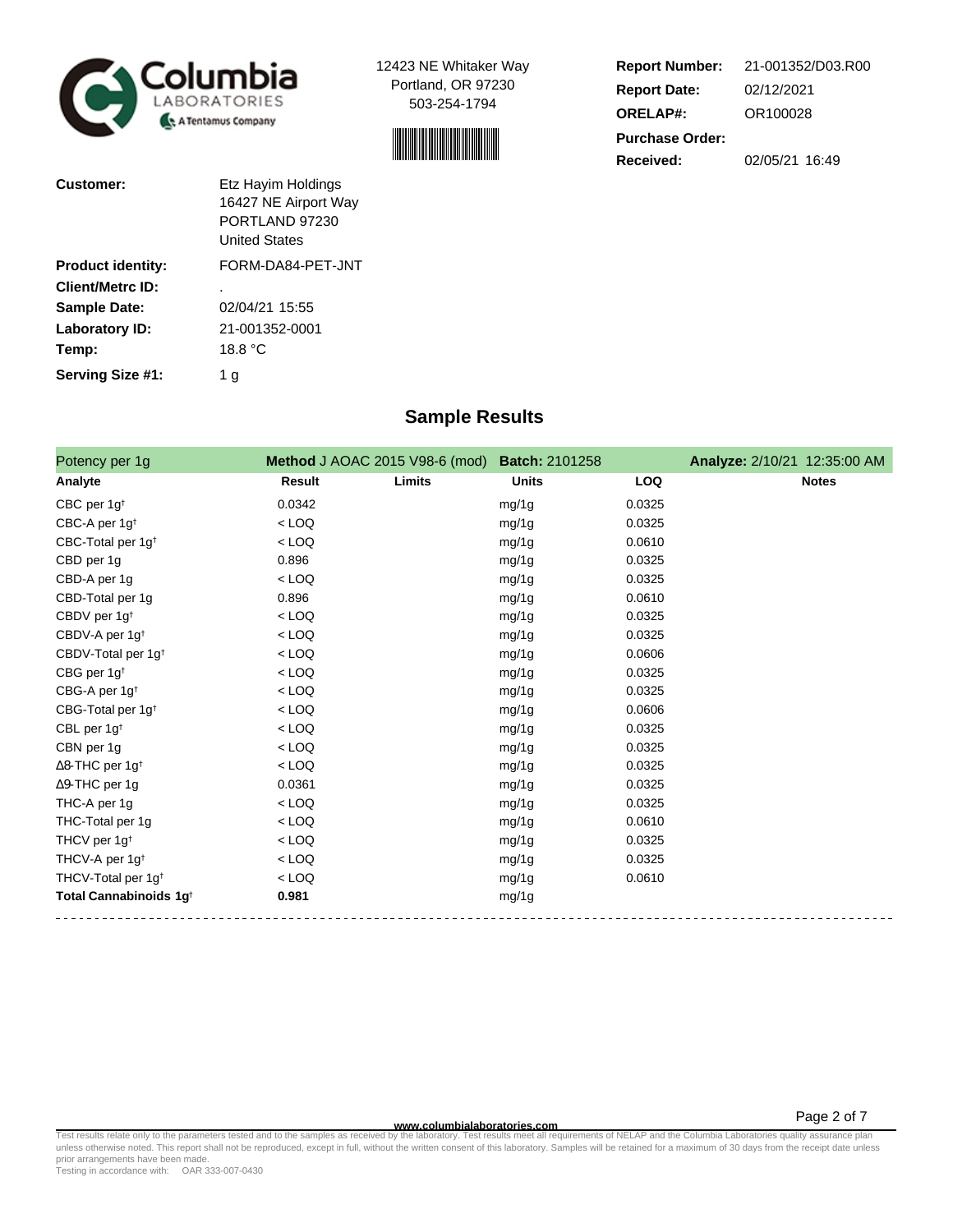



**Report Number: Report Date: ORELAP#:** 02/12/2021 OR100028 **Received:** 02/05/21 16:49 **Purchase Order:** 21-001352/D02.R00

| <b>Product identity:</b><br><b>Client/Metrc ID:</b><br>Laboratory ID:<br>21-001352-0002 | FORM-DA84-PET-JNT   |                |  |
|-----------------------------------------------------------------------------------------|---------------------|----------------|--|
|                                                                                         |                     |                |  |
|                                                                                         | <b>Sample Date:</b> | 02/04/21 15:55 |  |
|                                                                                         | <b>Summary</b>      |                |  |
| Microbiology:<br>$1$ can than $100$ for all analytical                                  |                     |                |  |

Less than LOQ for all analytes. 

Test results relate only to the parameters tested and to the samples as received by the laboratory. Test results meet all requirements of NELAP and the Columbia Laboratories quality assurance plan<br>unless otherwise noted. T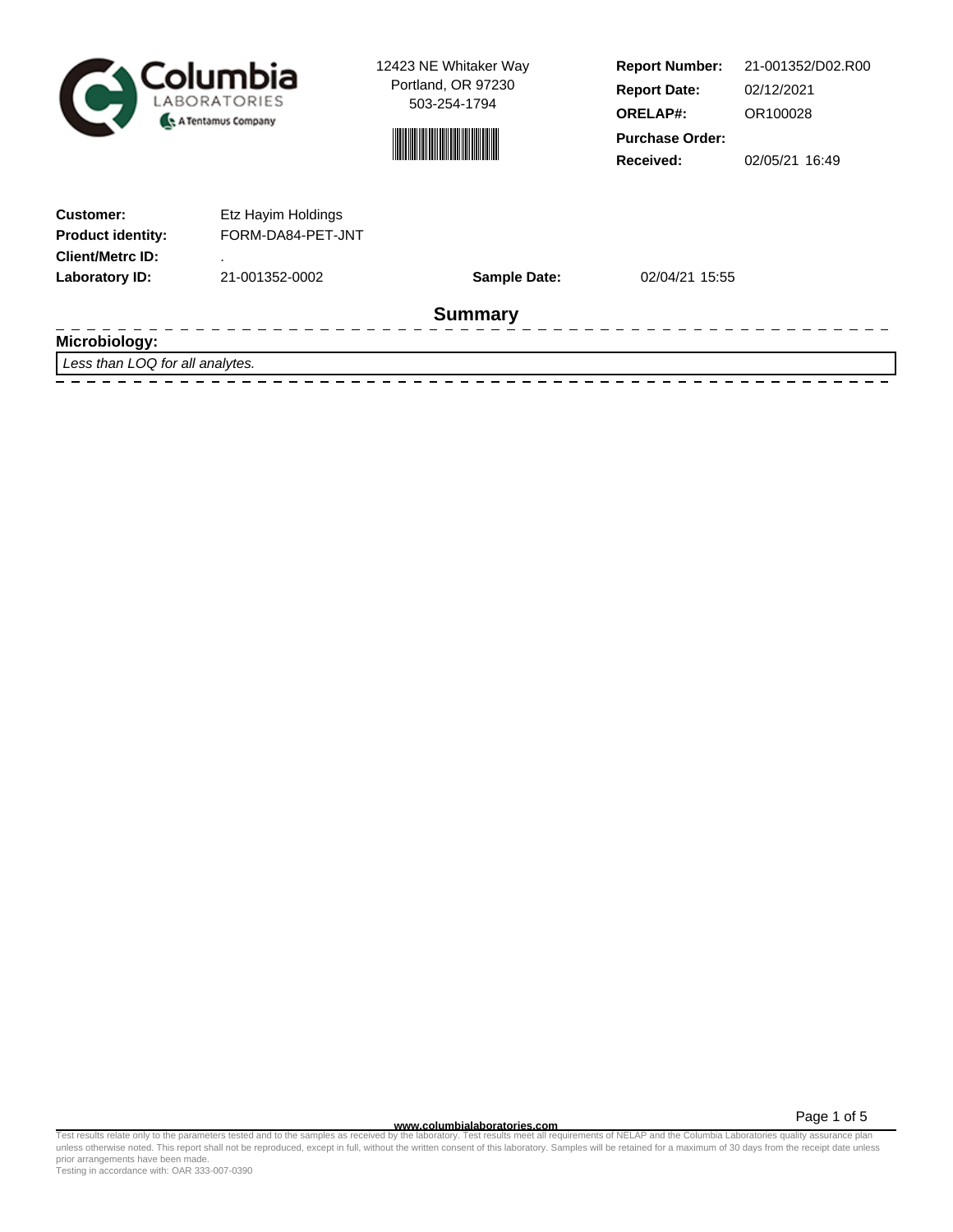



| <b>Report Number:</b>  | 21-001352/D02.R00 |
|------------------------|-------------------|
| <b>Report Date:</b>    | 02/12/2021        |
| <b>ORELAP#:</b>        | OR100028          |
| <b>Purchase Order:</b> |                   |
| Received:              | 02/05/21 16:49    |

| Customer:                | Etz Hayim Holdings<br>16427 NE Airport Way<br>PORTLAND 97230<br><b>United States</b> |
|--------------------------|--------------------------------------------------------------------------------------|
| <b>Product identity:</b> | FORM-DA84-PET-JNT                                                                    |
| Client/Metrc ID:         | ٠                                                                                    |
| <b>Sample Date:</b>      | 02/04/21 15:55                                                                       |
| Laboratory ID:           | 21-001352-0002                                                                       |
| Temp:                    | 18.8 °C                                                                              |

### **Sample Results**

| Microbiology            |         |        |              |            |              |          |                         |              |
|-------------------------|---------|--------|--------------|------------|--------------|----------|-------------------------|--------------|
| Analyte                 | Result  | Limits | <b>Units</b> | <b>LOQ</b> | <b>Batch</b> | Analyze  | Method                  | <b>Notes</b> |
| E.coli                  | $<$ LOQ |        | cfu/g        | 10         | 2101141      | 02/10/21 | AOAC 991.14 (Petrifilm) | X.           |
| <b>Total Coliforms</b>  | $<$ LOQ |        | ctu/g        | 10         | 2101141      | 02/10/21 | AOAC 991.14 (Petrifilm) | X.           |
| Mold (RAPID Petrifilm)  | $<$ LOQ |        | cfu/g        | 10         | 2101140      | 02/10/21 | AOAC 2014.05 (RAPID)    | X            |
| Yeast (RAPID Petrifilm) | $<$ LOQ |        | cfu/g        | 10         | 2101140      | 02/10/21 | AOAC 2014.05 (RAPID)    | X            |

Test results relate only to the parameters tested and to the samples as received by the laboratory. Test results meet all requirements of NELAP and the Columbia Laboratories quality assurance plan<br>unless otherwise noted. T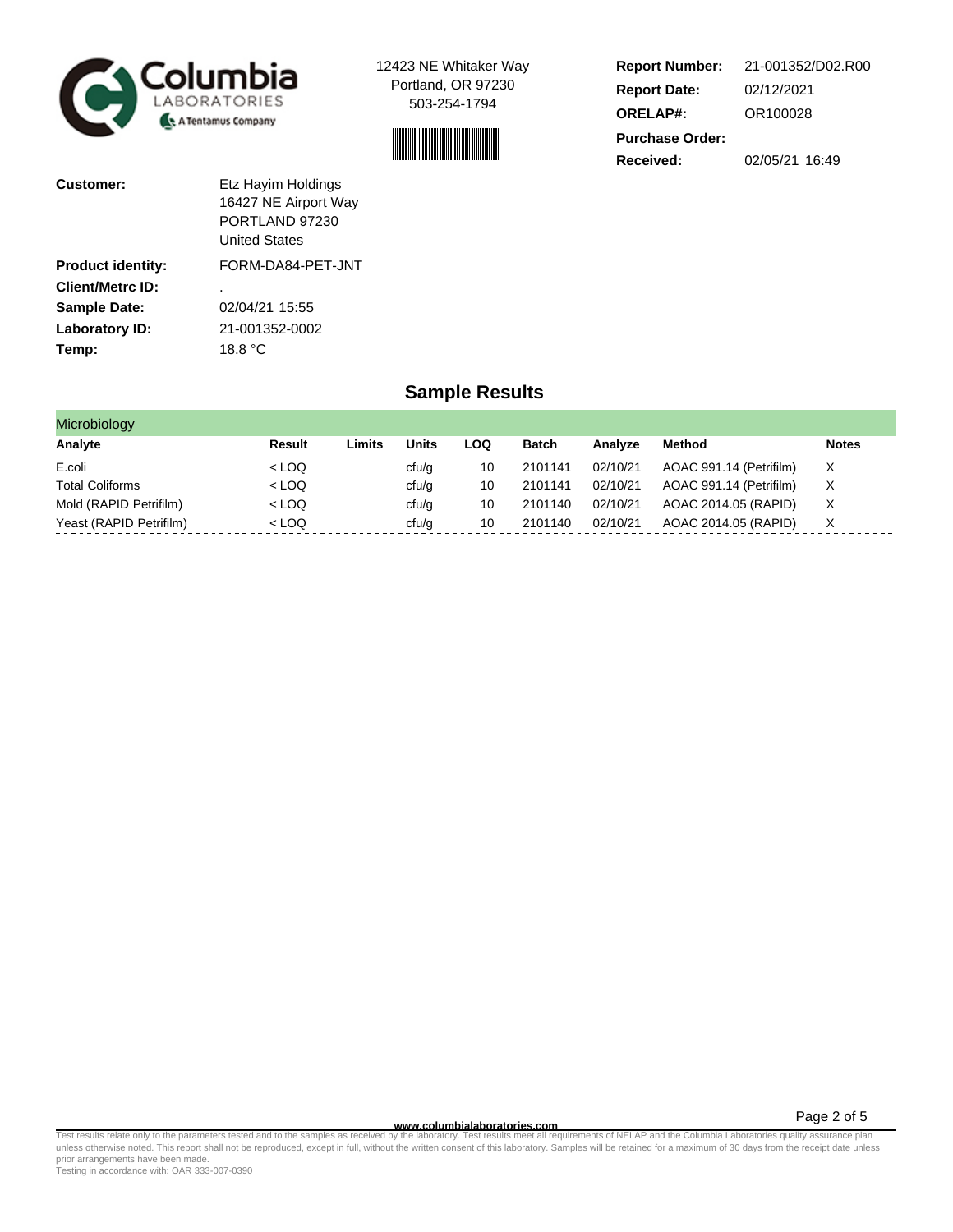



**Report Number: Report Date: ORELAP#:** 02/16/2021 OR100028 **Received:** 02/05/21 16:49 **Purchase Order:** 21-001352/D05.R00

| <b>Customer:</b><br><b>Product identity:</b> | Etz Hayim Holdings<br>FORM-DA84-PET-JNT |              |                     |                |       |
|----------------------------------------------|-----------------------------------------|--------------|---------------------|----------------|-------|
| <b>Client/Metrc ID:</b>                      | ٠                                       |              |                     |                |       |
| Laboratory ID:                               | 21-001352-0003                          |              | <b>Sample Date:</b> | 02/04/21 15:55 |       |
|                                              |                                         |              | <b>Summary</b>      |                |       |
| <b>Residual Solvents:</b>                    |                                         |              |                     |                |       |
| All analytes passing and less than LOQ.      |                                         |              |                     |                |       |
| <b>Pesticides:</b>                           |                                         |              |                     |                |       |
| All analytes passing and less than LOQ.      |                                         |              |                     |                |       |
| Metals:                                      |                                         |              |                     |                |       |
| Analyte                                      | <b>Result</b>                           | <b>Units</b> | Analyte             | <b>Result</b>  | Unit  |
| Arsenic                                      | 0.263                                   | mg/kg        | Lead                | 0.0221         | mg/kg |
| Cadmium                                      | 0.0219                                  | mg/kg        |                     |                |       |

Test results relate only to the parameters tested and to the samples as received by the laboratory. Test results meet all requirements of NELAP and the Columbia Laboratories quality assurance plan<br>unless otherwise noted. T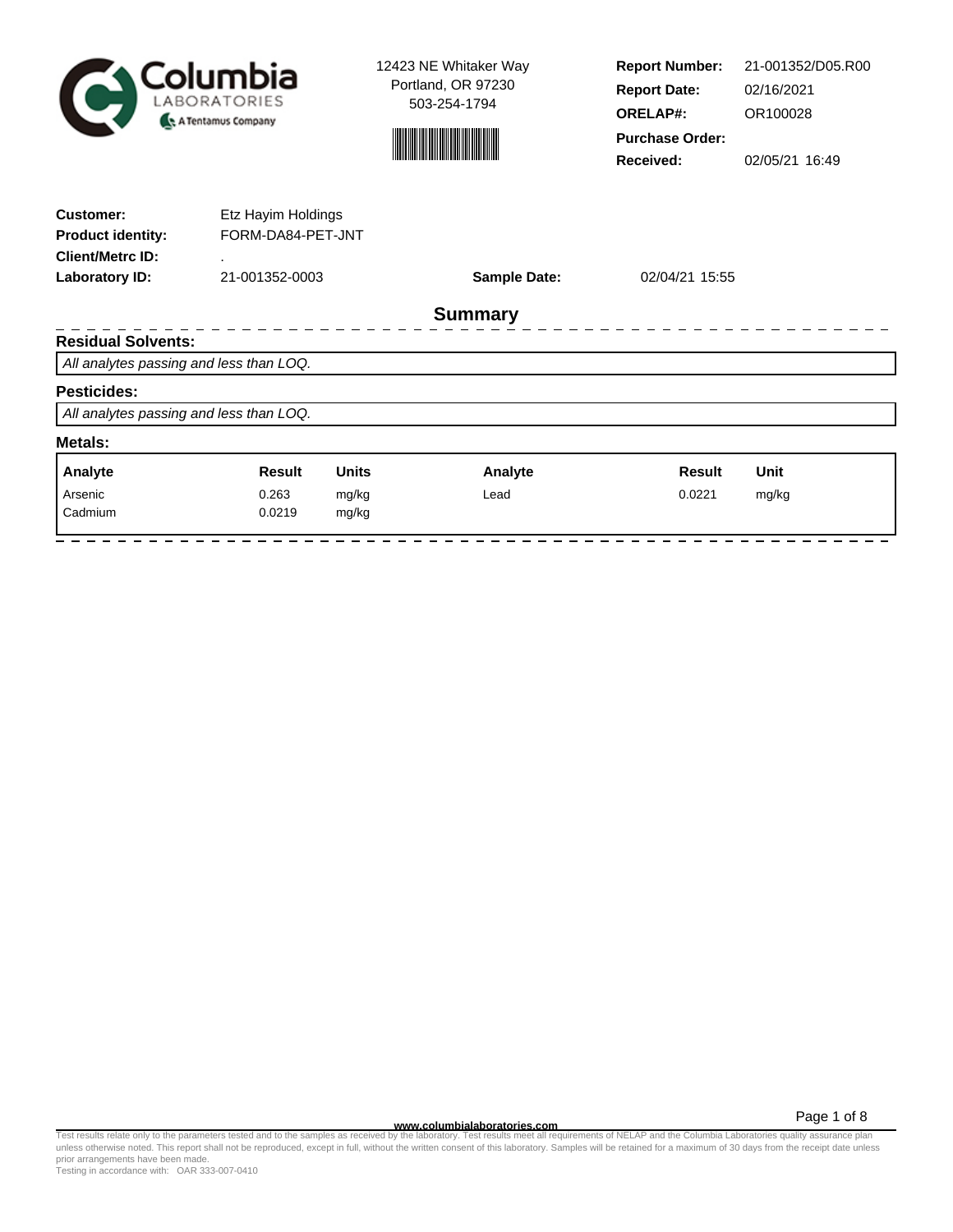



| <b>Report Number:</b>  | 21-001352/D05.R00 |
|------------------------|-------------------|
| <b>Report Date:</b>    | 02/16/2021        |
| <b>ORELAP#:</b>        | OR100028          |
| <b>Purchase Order:</b> |                   |
| <b>Received:</b>       | 02/05/21 16:49    |

| Customer:                | Etz Hayim Holdings   |
|--------------------------|----------------------|
|                          | 16427 NE Airport Way |
|                          | PORTLAND 97230       |
|                          | <b>United States</b> |
| <b>Product identity:</b> | FORM-DA84-PET-JNT    |
| <b>Client/Metrc ID:</b>  | ٠                    |
| <b>Sample Date:</b>      | 02/04/21 15:55       |
| Laboratory ID:           | 21-001352-0003       |
| Temp:                    | 18.8 °C              |
|                          |                      |

#### **Sample Results**

| <b>Solvents</b>         |         |      |      | <b>Method Residual Solvents by GC/MS</b> | <b>Batch 2101157</b><br>Units µg/g |         |                                |      |      | <b>Analyze 02/08/21 12:27 PM</b> |
|-------------------------|---------|------|------|------------------------------------------|------------------------------------|---------|--------------------------------|------|------|----------------------------------|
| Analyte                 | Result  |      |      | Limits LOQ Status Notes                  | Analyte                            | Result  | <b>Limits LOQ Status Notes</b> |      |      |                                  |
| 1.4-Dioxane             | $<$ LOQ | 380  | 100  | pass                                     | 2-Butanol                          | $<$ LOQ | 5000                           | 200  | pass |                                  |
| 2-Ethoxyethanol         | $<$ LOQ | 160  | 30.0 | pass                                     | 2-Methylbutane                     | $<$ LOQ |                                | 200  |      |                                  |
| 2-Methylpentane         | $<$ LOQ |      | 30.0 |                                          | 2-Propanol (IPA)                   | $<$ LOQ | 5000                           | 200  | pass |                                  |
| 2,2-Dimethylbutane      | $<$ LOQ |      | 30.0 |                                          | 2,2-Dimethylpropane                | $<$ LOQ |                                | 200  |      |                                  |
| 2,3-Dimethylbutane      | $<$ LOQ |      | 30.0 |                                          | 3-Methylpentane                    | $<$ LOQ |                                | 30.0 |      |                                  |
| Acetone                 | $<$ LOQ | 5000 | 200  | pass                                     | Acetonitrile                       | $<$ LOQ | 410                            | 100  | pass |                                  |
| Benzene                 | $<$ LOQ | 2.00 | 1.00 | pass                                     | Butanes (sum)                      | $<$ LOQ | 5000                           | 400  | pass |                                  |
| Cyclohexane             | $<$ LOQ | 3880 | 200  | pass                                     | Ethanol <sup>t</sup>               | $<$ LOQ |                                | 200  |      |                                  |
| Ethyl acetate           | $<$ LOQ | 5000 | 200  | pass                                     | Ethyl benzene                      | $<$ LOQ |                                | 200  |      |                                  |
| Ethyl ether             | $<$ LOQ | 5000 | 200  | pass                                     | Ethylene glycol                    | $<$ LOQ | 620                            | 200  | pass |                                  |
| Ethylene oxide          | $<$ LOQ | 50.0 | 30.0 | pass                                     | Hexanes (sum)                      | $<$ LOQ | 290                            | 150  | pass |                                  |
| Isopropyl acetate       | $<$ LOQ | 5000 | 200  | pass                                     | Isopropylbenzene                   | $<$ LOQ | 70.0                           | 30.0 | pass |                                  |
| m,p-Xylene              | $<$ LOQ |      | 200  |                                          | Methanol                           | $<$ LOQ | 3000                           | 200  | pass |                                  |
| Methylene chloride      | $<$ LOQ | 600  | 200  | pass                                     | Methylpropane                      | $<$ LOQ |                                | 200  |      |                                  |
| n-Butane                | $<$ LOQ |      | 200  |                                          | n-Heptane                          | $<$ LOQ | 5000                           | 200  | pass |                                  |
| n-Hexane                | $<$ LOQ |      | 30.0 |                                          | n-Pentane                          | $<$ LOQ |                                | 200  |      |                                  |
| o-Xylene                | $<$ LOQ |      | 200  |                                          | Pentanes (sum)                     | $<$ LOQ | 5000                           | 600  | pass |                                  |
| Propane                 | $<$ LOQ | 5000 | 200  | pass                                     | Tetrahydrofuran                    | $<$ LOQ | 720                            | 100  | pass |                                  |
| Toluene                 | $<$ LOQ | 890  | 100  | pass                                     | <b>Total Xylenes</b>               | $<$ LOQ |                                | 400  |      |                                  |
| Total Xylenes and Ethyl | $<$ LOQ | 2170 | 600  | pass                                     |                                    |         |                                |      |      |                                  |

**WWW.columbialaboratories.com**<br>unless otherwise noted. This report shall not be reproduced, except in full, without the written consent of this laboratory. Test results meet all requirements of NELAP and the Columbia Labor